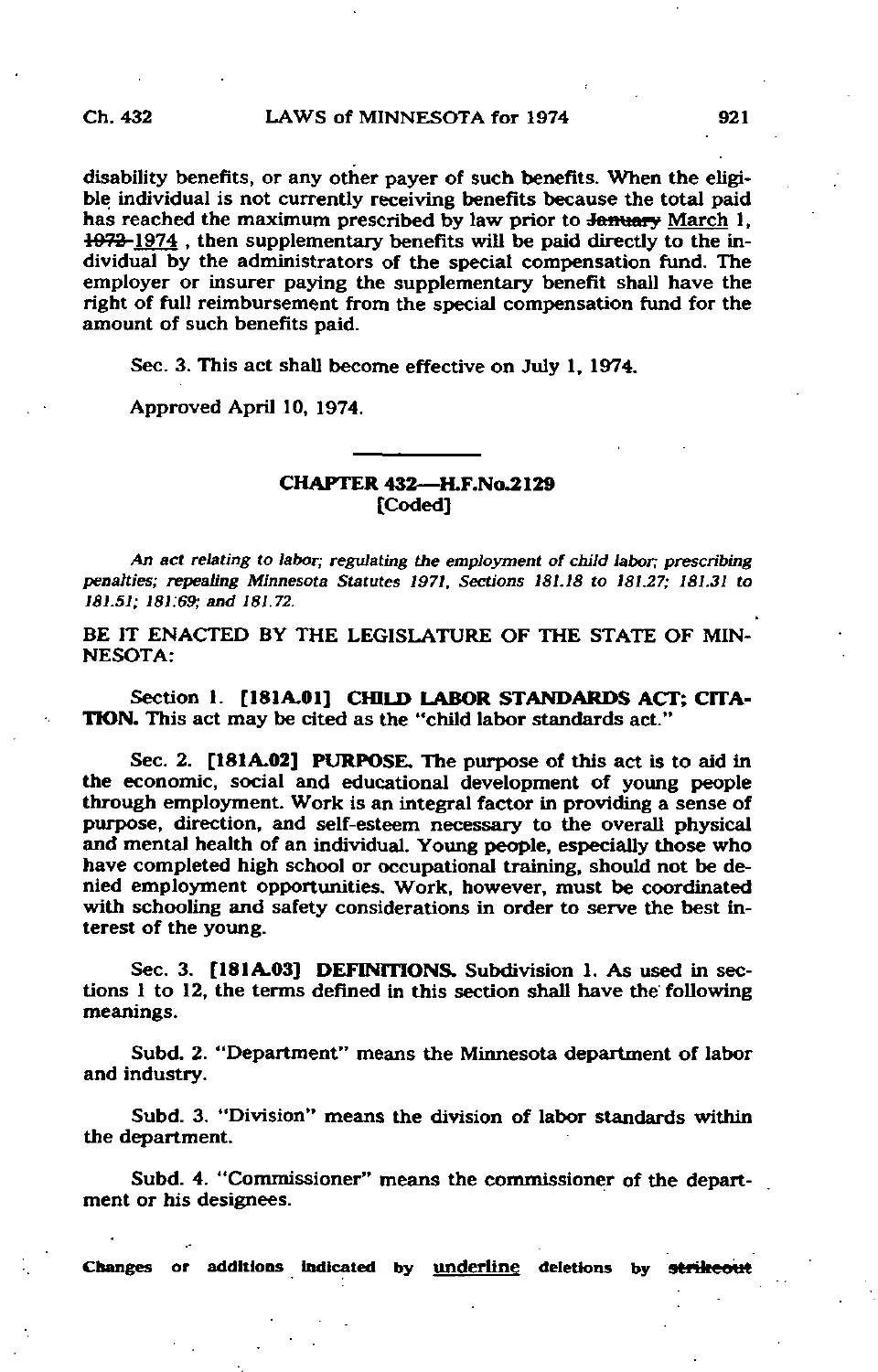Subd. 5. "Employment" means any occupation engaged in for compensation in money or other valuable consideration, whether paid to the minor or to some other person, including, but not limited to, occupation as a servant, agent, or independent contractor.

Subd. 6. "School days" means any day when normal classes are in session during the regular school year in the school district.

Subd. 7. "School hours" means that period during which the student is required to be in school in the school district.

Sec. 4. [181A.04] MINIMUM AGE AND MAXIMUM HOURS. Subdivision 1. No minors under the age of 14 shall be permitted employment in this state except as authorized by section 7.

Subd. 2. On school days, during school hours, no minor under the age of 16 years shall be permitted employment except as provided in section 5.

Subd. 3. No minor under the age of 16 shall be permitted to work any day before 7 a.m. or after 9:30 p.m.

Subd. 4. No employer shall be permitted to work a minor under the age of 16 more than 40 hours a week or more than eight hours in any 24 hour period.

Subd. 5. No minor under the age of 18 shall be permitted to work in any occupation which the commissioner shall find to be particularly hazardous for the employment of children under 18 years of age or detrimental to their well-being. A list of such occupations shall be established and promulgated by regulation pursuant to section 9 of this act.

Sec. 5. [181A.05] EMPLOYMENT CERTIFICATES. Subdivision 1. Any minor 14 or 15 years of age who wishes to work on school days during school hours shall first secure an employment certificate. The certificate shall be issued only by the school district superintendent, his agent, or some other person designated by the board of education. The employment certificate shall be issued only for a specific position with a designated employer and shall be issued only in the following circumstances:

(1) If a minor is to be employed in an occupation not prohibited by regulations promulgated under section 9 and as evidence thereof presents a signed statement from his prospective employer; and

(2) If the parent or guardian of the minor consents to the employment; and

(3) If the issuing officer believes the minor is physically capable of handling the job in question and further believes the best interests of the minor will be served by permitting him to work.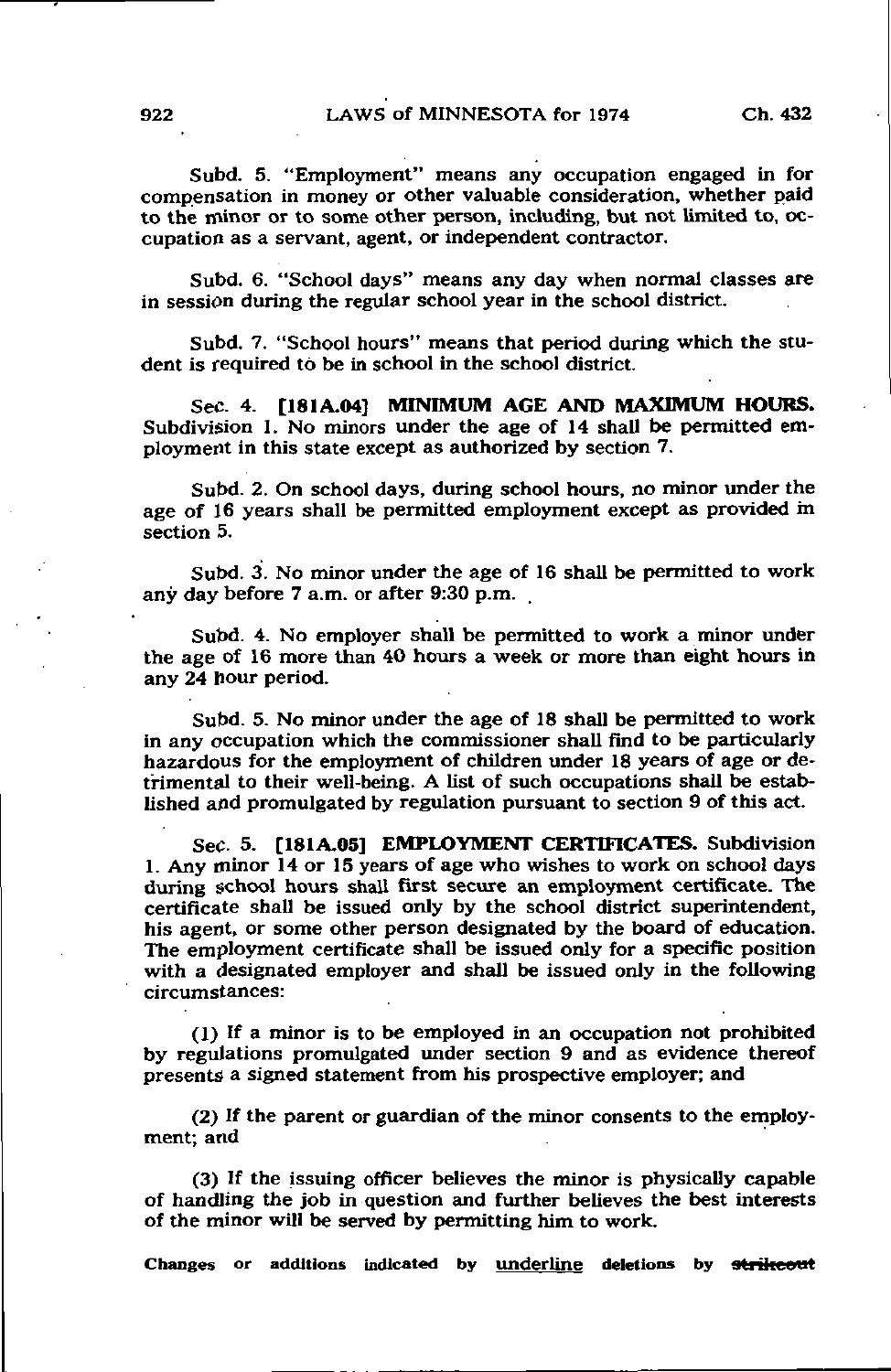Subd. 2. The employment certificate shall show the name, address, date of birth and description of the minor, the name and address of the employer, the kind of work to be performed, the hours of exemption, and shall also require the signature of the parent or guardian and the minor in the presence of the issuing officer.

Subd. 3. If the issuing officer is in doubt about whether the proposed employment is in accordance with these provisions, he shall consult with the division before issuing the certificate.

Subd. 4. Upon termination for any reason of the employment authorized, the employer shall return the employment certificate directly to the issuing officer with a notation showing the date of termination.

Subd. 5. The issuing officer is authorized to cancel an employment certificate, if the issuing officer determines that such action would be in the best interest of the minor.

Sec. 6. [181A.06] AGE CERTIFICATES. Subdivision 1. Every employer shall require proof of the age of any minor employee or prospective employee by requiring the minor to submit an age certificate, a copy of his birth certificate, or a copy of his driver's license. Upon the request of a minor, an age certificate shall be issued by or under the authority of the school superintendent of the district in which the applicant resides. Superintendents, principals, or headmasters of independent or parochial schools shall issue age certificates to minors who attend such schools.

Subd. 2. The age certificate shall show the age of the minor, the date of his birth, the date of issuance of the certificate, the name and position of the issuing officer, the name, address, and description of the minor, and what evidence was accepted as proof of age. The age certificate shal! also show the name of the employer, the proposed occupation, and shall state that a separate employment certificate is required for minors under 16 to work on regular school days during school hours. It shall be signed by the issuing officer and by the minor in his presence.

Subd. 3. An age certificate shall not be issued unless the minor's birth certificate or photocopy or extract thereof is exhibited to the issuing officer, or unless such evidence was previously examined by the school authorities and the information is shown on the school records. If a birth certificate is not available, other documentary evidence shall be accepted only as provided by the regulations or orders of the department.

Subd. 4. The employer shall keep an age certificate received by him for the duration of the minor's employment and shall keep on file all age certificates, copies of birth certificates or copies of drivers' licenses presented to the employer pursuant to subdivision 1, where they may be readily examined by an agent of the division of labor stan-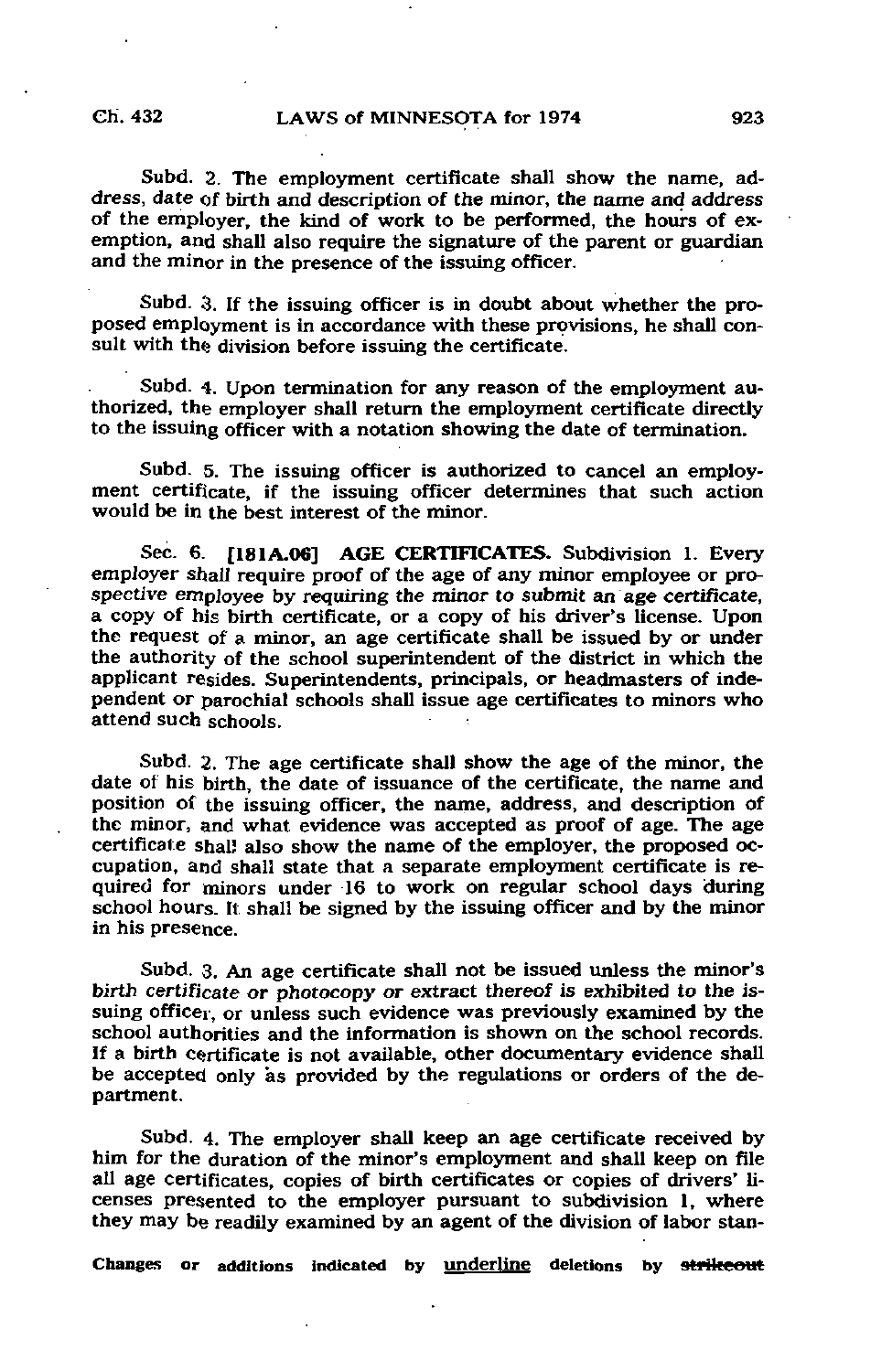dards.

Sec. 7. [181A.07] EXEMPTIONS. Subdivision 1. Minors employed in corn detasseling operations and other agricultural operations, with the permission of their parents or guardian, shall be exempt from the provisions of section 4, subdivision 4.

Subd. 2. Any minor employed as an actor, model, or performer shall be exempt from the minimum age provisions of section 4, subdivision 1.

Subd. 3. Newspaper carriers shall be exempt from the minimum age provision of section 4, subdivision 1 and section 4, subdivision 3. Such carriers shall be at least 11 years of age.

Subd. 4. Any minor employed to do home chores, to babysit or employed by his parents shall be exempt from all provisions of this act.

Subd. 5. The commissioner may grant exemptions from any provisions of this act for an individual minor if he finds that such an exemption would be in the best interest of the minor involved. Such exemptions shall be granted only in accordance with the established regulations of the department.

Subd. 6. Any minor's parent or guardian, school official, or youth employment specialist may request an exemption as provided in subdivision 6.

Sec. 8. [181A.08] POWERS AND DUTIES OF THE DEPART-MENT. Subdivision 1. The commissioner, his authorized representative, or any truant officer may enter and inspect the place of business or employment and may interview any employees, of any employer of employees in any occupation in the state, all for the purpose of ascertaining whether any minors are employed contrary to the provisions of this act. Such authorized persons may require that employment certificates, age certificates, and lists of minors employed shall be produced for their inspection.

Subd. 2. The commissioner or his authorized representative may issue an order requiring an employer to comply with the provisions of this act or with any regulations promulgated under the provisions of section 9. Any such order shall be served by the department upon the employer or his authorized representative in person or by certified mail at the employers place of business. If an employer wishes to contest the order for any reason, he shall file written notice of his objection with the commissioner within ten days after service of said order upon said employer. Thereafter, a public hearing shall be held in accordance with the provisions of Minnesota Statutes, Sections 15.0418 to 15.0426, and such regulations consistent therewith as the commissioner shall make.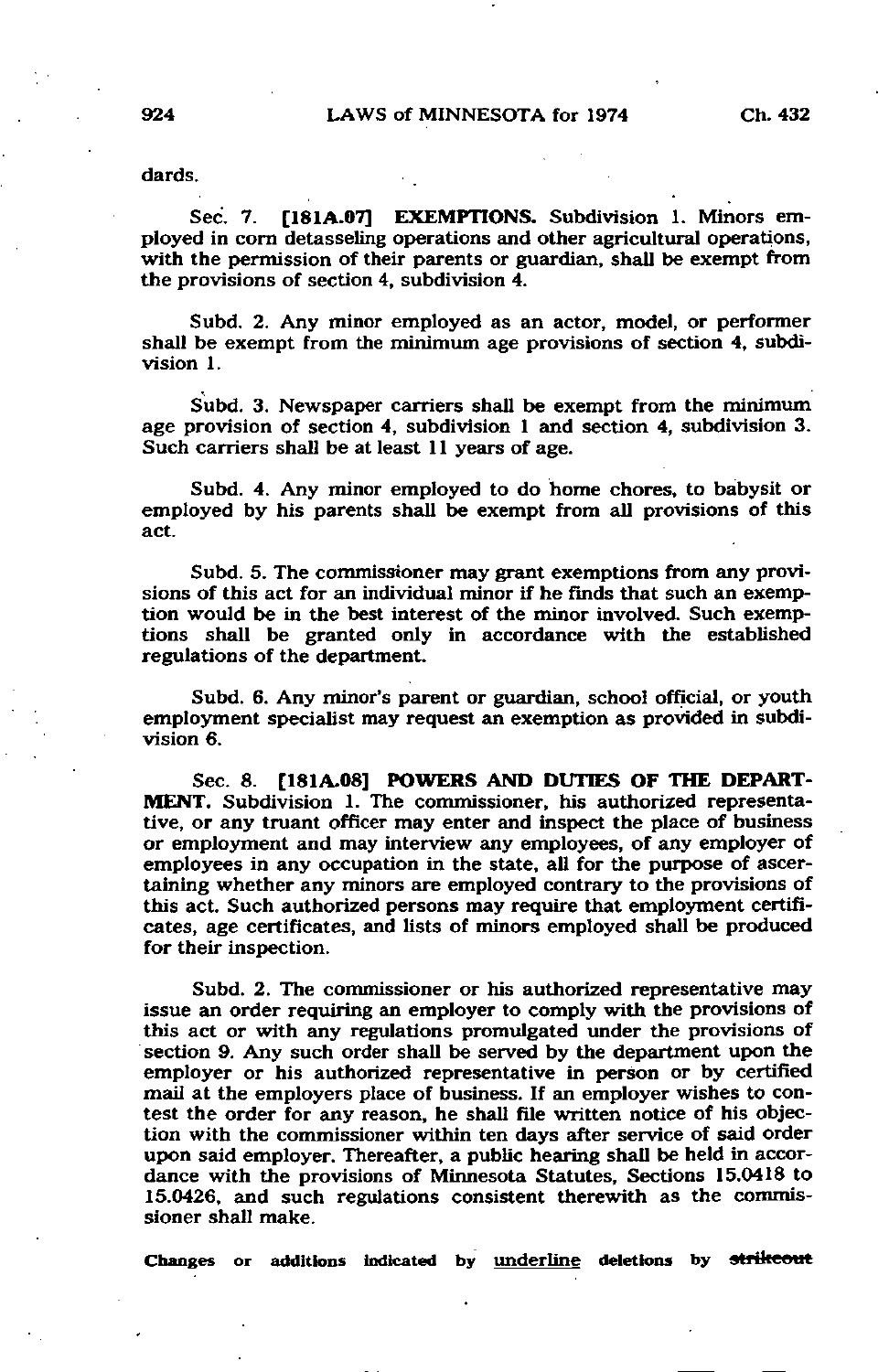Sec. 9. [181A.09] POWER TO MAKE REGULATIONS. Subdivision 1. The commissioner shall make, revise and promulgate such regulations, including definitions of terms, as he shall deem appropriate to carry out the purposes of this act and to prevent the circumvention or evasion thereof.

Subd. 2. The commissioner shall, by regulation, establish a list of those occupations which he finds to be particularly hazardous for the employment of children, or detrimental to their health or well-being.

Subd. 3. Regulations shall be adopted by the department only after a public hearing held upon due publication of notice, at which any interested person may be heard and of which a record shall be made. Regulations shall be published by the department and shall take effect upon publication and filing with the secretary of state and the department of administration. Such regulations shall have the force and effect of law upon filing as provided herein.

Sec. 10. [181A.10] JUDICIAL REVIEW. Subdivision 1. Any person who may be aggrieved by any administrative regulation issued pursuant to section 9 may obtain a review thereof in the district court for Ramsey county, by filing in such court a written petition for declaratory judgment praying that the regulation be modified or set aside. A copy of such petition shall be served upon the department. The department's findings of fact, if any, shall be conclusive upon the court if supported by substantial evidence. The court shall determine whether the regulation is in accordance with law.

If the court determines that such regulation is not in accordance with law, it shall remand the case to the department with directions to modify or revoke such regulation. If application is made to the court by any aggrieved party for leave to adduce additional evidence, such party shall show to the satisfaction of the court that such additional evidence is material and that there were reasonable grounds for the failure to adduce such evidence before the department. If the court finds that such evidence is material and that reasonable grounds exist for the failure to the aggrieved party to adduce such evidence in prior proceedings, the court may remand the case to the department with directions that such additional evidence be taken by the department. The department may modify its findings and conclusions, in whole or in part, by reason of such additional evidence.

Subd. 2. Hearings in the district court on all appeals taken under subdivision 1 shall be privileged and take precedence over all matters, except matters of the same character. The jurisdiction of the court shall be exclusive and its judgement and decree shall be final except that the same shall be subject to review on appeal to the supreme court.

Subd. 3. The commencement of proceedings under subdivision 1 shall not, unless specifically ordered by the court, operate as a stay of